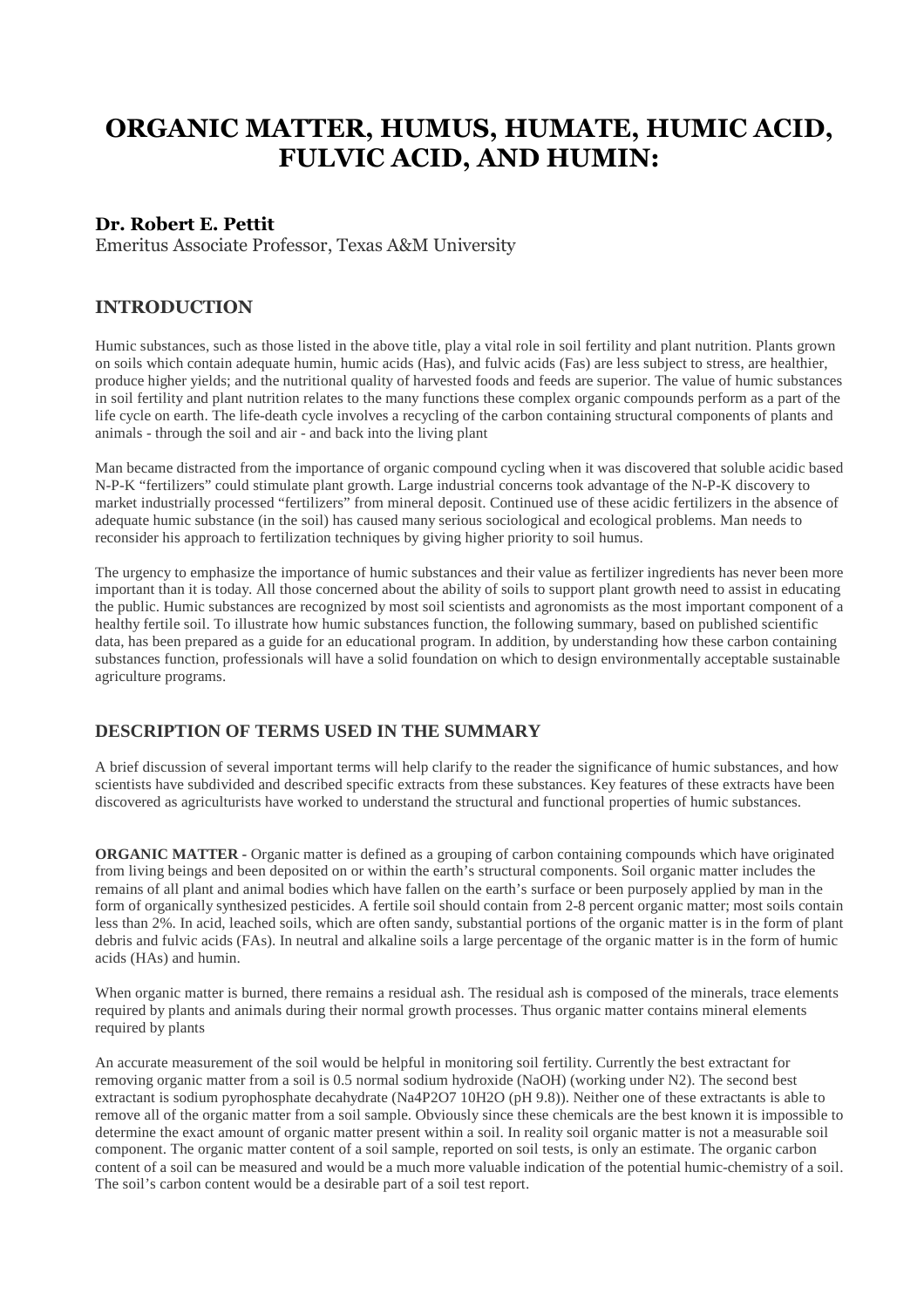**HUMUS -** Humus is defined as a brown to black complex variable of carbon containing compounds not recognized under a light microscope as possessing cellular organization in the form of plant and animal bodies. Humus is separated from the non-humic substances such as carbohydrates (a major fraction of soil carbon),fats, waxes, alkanes, peptides, amino acids, proteins, lipids, and organic acids by the fact that distinct chemical formulae can be written for these non-humic substances. Most small molecules of non-humic substances are rapidly degraded by microorganisms within the soil. In contrast soil humus is slow to decompose (Degrade) under natural soil conditions. When in combination with soil minerals soil humus can persist in the soil for several hundred years. Humus is the major soil organic matter component, making up 65% to 75% of the total. Humus assumes an important role as a fertility component of all soils, far in excess of the percentage contribution it makes to the total soil mass.

**HUMIC SUBSTANCES -** humic substances are the components of humus and as such as high molecular weight compounds that together form the brown to black hydrophilic, molecularly flexible, polyelectrolytes called humus. Many of the components of humus are heterogeneous, relatively large stable organic complexes. They function to give the soil structure, porosity, water holding capacity, cation and anion exchange, and are involved in the chelation of mineral elements. The elemental analysis of humic substances reveals that they are primarily composed of carbon, oxygen, hydrogen, nitrogen, and sulfur in complex carbon chains (aliphatic components that make up approximately 40% - 50% of the total) C-C-C-C and 4, 5, and 6 member carbon rings (aromatic components that make up 35% - 60% of the total) with C-C, C-N, and C=O groupings.

Preliminary understandings about how humic substances are formed is based on 4 published theories: (1) Lignin modifications, (2) Quinone -Amino Acid Interaction, (3) Microbial Synthesis of Aromatics, and (4) The Mallard Reaction (a sugar - amino acid reaction sequence). Each theory describes complicated biotic and abiotic reactions in which a variety of organic compounds, such as phenolic compounds (e.g. lignins), complex carbohydrates, and nitrogenous substances are resynthesized to form large complex polymers. In order for these polymerization reactions to proceed, inorganic mineral catalysts must be present. Therefore, the availability of trace minerals is a requirement for the formation of humic substance. The extreme variability in the molecular features of humic substances relates back to the precursor compounds and the environmental conditions under which the humic substances formed.

Humic substances have been shown to contain a wide variety of molecular components. Some typical components are: polysacharides: fatty acids: polypeptides; lignins; esters: phenols; ethers; carbonyls; quinones; lipids; peroxides; various combinations of benzene, acetal, ketal, and lactol, and furan ringed compounds; and aliphatic (carbon chains) compounds. The oxidative degradation of some humic substances produces aliphatic, phenolic, and benzene carboxylic acids in addition to n-alkanes and n-fatty acids. The major phenolic acids released contain approximately 3 hydroxyl (-OH) groups and between 1 and 5 carboxyl (-COOH) groups.

Humic substances can be subdivided into three major fractions (1) HUMIN, (2) HUMIC ACIDS (Has), and (3) FULVIC ACIDS (Fas). These sub-divisions are arbitrarily based on the solubility of each fraction in water adjusted to different acid - alkaline (pH levels) conditions. Some of the major features of humic substances are summarized in Figure 1.

**HUMINS -** Humins are that fraction of humic substances which are not soluble in alkali (high pH) and are not soluble in acid (low pH). Humin are not soluble in water at any pH. Humin complexes are considered macro-organic (very large) substances because their molecular weights (MW) range from approximately 100,000 to 10,000,000. In comparison the molecular weights of carbohydrates (complex sugars) range from approximately 500 to 100,000. The chemical and physical properties of humins are only partially understood. Humins present within the soil is the most resistant to decomposition (slow to breakdown) of all the humic substances. Some of the main functions of humins within the soil are to improve the soils water holding capacity, to improve soil structure, to maintain soil stability, to function as a cation exchange system, and to generally improve soil fertility. Because of these important functions humin is the key component of fertile soils.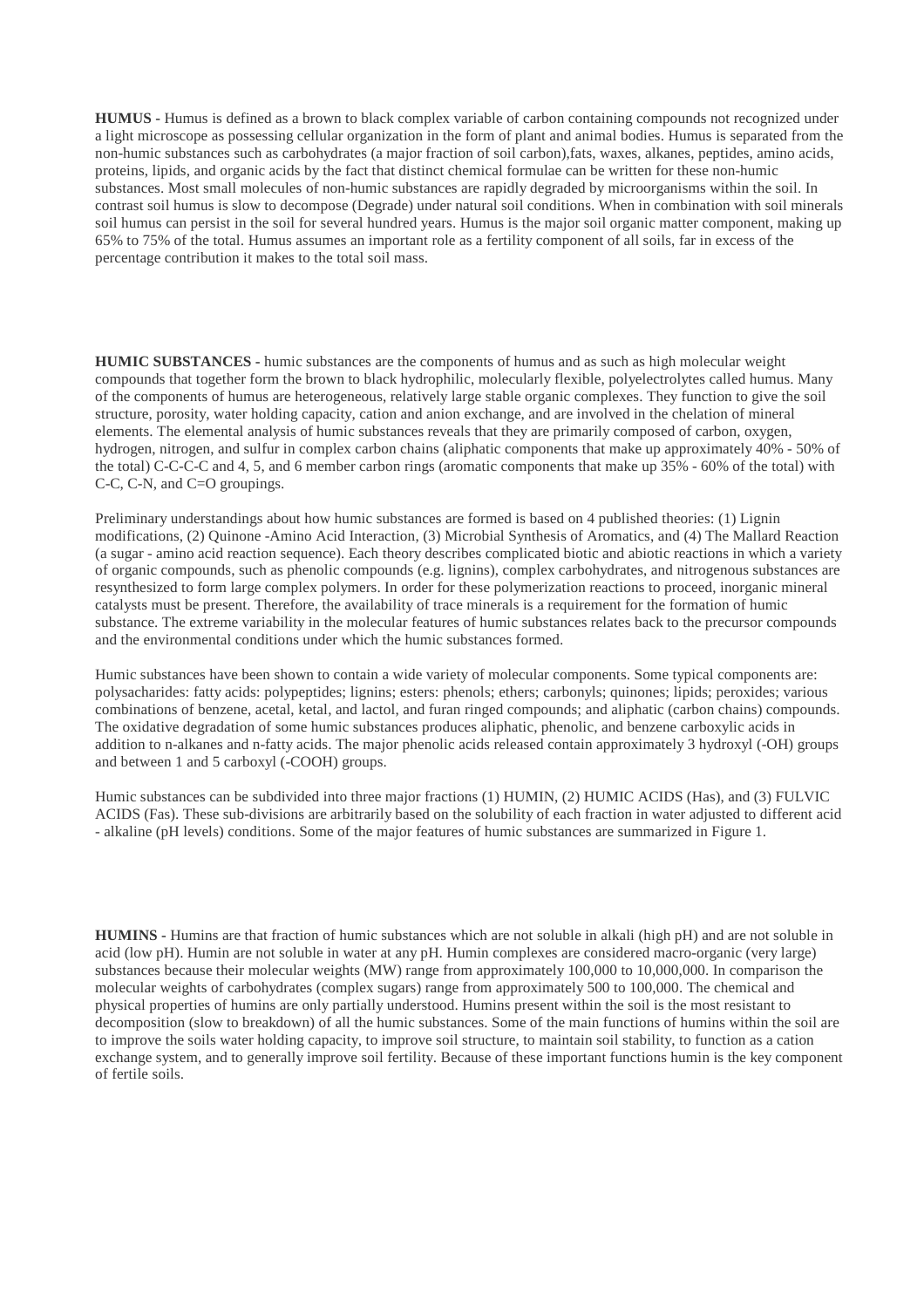**HUMIC ACIDS -** Humic acids (Has) comprise a mixture of weak aliphatic (carbon chains) and aromatic (carbon rings) organic acids which are not soluble in water under acid conditions but are soluble in water under alkaline conditions. Humic acids consist of that fraction of humic substances that are precipitated from aqueous solution when the pH is decreased below 2.

Humic acids (HAs) are termed polydisperse because of their variable chemical features. From a three dimensional aspect these complex carbon containing compounds are considered to be flexible linear polymers that exist as random coils with cross-linked bonds. On average 35% of the humic acid (HA) molecules are aromatic (carbon rings), while the remaining compounds are in the form of aliphatic (carbon chains) molecules. The molecular size of humic acids (HAs) range from approximately 10,000 to 100,000. Humic acid (HA) polymers readily bind clay minerals to form stable organic-clay complexes. Peripheral pores in the plant are capable of accommodating (binding) natural and synthetic organic chemicals in a lattice (clathrate) type arrangement.

Humic acids (HAs) readily form salts with inorganic trace mineral elements. An analysis of extracts of naturally occurring humic acids (HAs) will reveal the presence of over 60 different mineral elements present. These trace elements are bound in humic acid molecules in a form that can be readily utilized by various living organisms. As a result humic acids (HAs) function as important ion-exchange and metal-complexing (chelating) systems.

**FULVIC ACIDS -** fulvic acids (FAs) are a mixture of weak aliphatic and aromatic organic acids which are soluble in water at all pH conditions (acidic, neutral and alkaline). Their composition and shape is quite variable. The size of fulvic acids (FAs) are smaller than humic acids (HAs), with molecular weights which range from approximately 1,000 to 10,000. Fulvic acids (FAs) have an oxygen content twice that of humic acids (HAs). They have many carboxyl (-COOH) and hydroxyl (-COH) groups, thus fulvic acids (Fas) are much more chemically reactive. The exchange capacity of fulvic acids (FAs) is more than double that of humic acids (HAs). This high exchange capacity is due to the total number of carboxyl (- COOH) groups present. The number of carboxyl groups present in fulvic acids (FAs) ranges from 520 to 1120 cmol (H+)/kg. Fulvic acids collected from many different sources and analyzed, show no evidence of methoxy (-CH3) groups, they are low in phenols, and are less aromatic compared to humic acids from the same sources.  $\overline{<}$ 

Because of the relatively small size of fulvic acids (FA) molecules they can readily enter plant roots, stems, and leaves. As they enter these plant parts they carry trace minerals from plant surfaces into plant tissues. Fulvic acid (FAs) are key ingredients in high quality foliar fertilizers. Foliar spray applications containing fulvic acid (FA) mineral chelates, at specific plant growth stages, can be used as a primary production technique for maximizing the plants productive capacity. Once applied to plant foliage fulvic acids (FAs) transport trace minerals directly to metabolic sites in the plant cells. Fulvic acids (FAs) are the most effective carbon containing chelating compounds known. They are plant compatible, thus nontoxic, when applied at relatively low concentrations.

HUMATES - Humates are metal (mineral) salts of humic (HAs) or fulvic acids (FAs). Within any humic substance there are a large number of complex humate molecules. The formation of a humate is based on the ability of the carboxyl (- COOH) and hydroxyl (-OH) groups (on the outside of the polymers) to dissociate (expel) the hydrogen ion. Once the hydrogen ions dissociated a negatively charged anion (-COO- or -CO-) results. Two of these anions can bind to positive metal cations, such as iron (Fe++), copper (Cu++), zinc (Zn++), calcium (Ca++), manganese (Mn++), and magnesium  $(Mg++)$ . The simplified reaction (-COO- + Fe++ >> -COOFe+ + H) proceeds to bind two anions, frequently a -COOH and a -COH group. The humate composition of any one humic substance is specific for that substance. Thus there exists a large variability in the molecular composition of different humic substances. Humates from different mineral deposits would be expected to have their own unique features.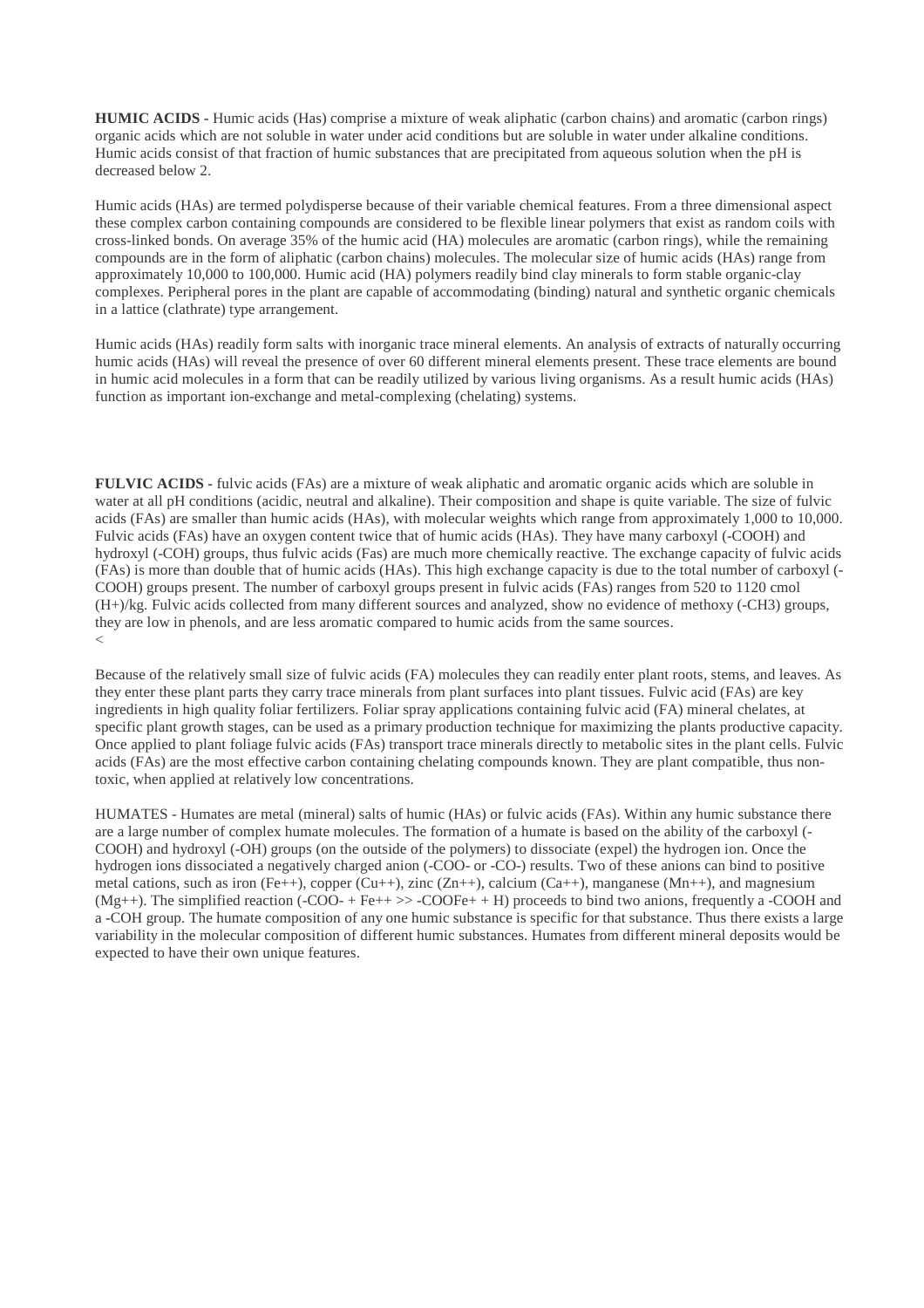## **HUMIC SUBSTANCES AND THEIR INFLUENCE ON SOIL FERTILITY**

Humic substances are a good source of energy for beneficial soil organisms. Humic substances and non-humic (organic) compounds provides the energy and many of the mineral requirements for soil microorganisms and soil animals. Beneficial soil organisms lack the photo synthetic apparatus to capture energy from the sun thus must survive on residual carbon containing substances on or in the soil. Energy stored within the carbon bonds function to provide energy for various metabolic reactions within these organisms. Beneficial soil organisms (algae, yeast, bacteria, fungi, nematodes, mycorrhizae, and small animals) perform many beneficial functions which influence soil fertility and plant health. For example the bacteria release organic acids which aid in the solubilization of mineral elements bound in soil. Bacteria also release complex polysacharides (sugar based compounds) that help create soil crumbs (aggregates). Soil crumbs give soil a desirable structure. Other beneficial soil microorganisms such as the Actinomyces release antibiotics into the soil. These antibiotics are taken up by the plant to protect it against pests. Antibiotics also function to create desirable ecological balances of soil organisms on the root surface (rhizoplane) and in soil near the root (rhizosphere). Fungi also perform many beneficial functions in soils. For example, micorrhizae aid plant roots in the uptake of water and trace elements. Other fungi decompose crop residues and vegetative matter releasing bound nutrients for other organisms. Many of the organic compounds released by fungi aid in forming humus and soil crumbs. Beneficial soil animals create tunnel-like channels in the soil. The channels allow the soil to breath, and exchange gases with the atmosphere. Soil animals also aid in the formation of humus, and help balance the concentration of soil microorganisms. A healthy fertile soil must contain sufficient carbon containing compounds to sustain the billions of microscopic life forms required for a fertile and a healthy plant. A living soil is a fertile healthy soil.

Humus functions to improve the soil's water holding capacity. The most important function of humic substances within the soil is their ability to hold water. From a quantitative standpoint water is the most important substance derived by plants from the soil. Humic substances help create a desirable soil structure that facilitates water infiltration and helps hold water within the root zone. Because of their large surface area and internal electrical charges, humic substances function as water sponges. These sponge like substances have the ability to hold seven times their volume in water, a greater water holding capacity than soil clays. Water stored within the top-soil, when needed, provides a carrier medium for nutrients required by soil organisms and plant roots.

Available water is without doubt the most important component of a fertile soil. Soils which contain high concentrations of humic substances hold water for crop use during periods of drought. This is why growers who apply humate-based fertilizers and integrate production practices which preserve humic substances, can frequently harvest a crop during periods of dry weather.

Humic substances are key components of a friable (loose) soil structure. Various carbon containing humic substances are key components of soil crumbs (aggregates). Complex carbohydrates synthesized by bacteria and humic substances function together with clay and silt to form soil aggregate. As the humic substances become intimately associated with the mineral fraction of the soil, colloidal complexes of humus-clay and humus-silt aggregates are formed. These aggregates are formed by electrical processes which increase the cohesive forces that cause very fine soil particles and clay components to attract each other. Once formed these aggregates help create a desirable crumb structure in the top soil, making it more friable. Soils with good crumb structure have improved tilth, and more porous openings (open spaces). These pores allow for gaseous interchange with the atmosphere, and for greater water infiltration.

The mean residence times of these organo-mineral complex aggregates varies with different humic substances. The mean residence time of humic substances within these aggregates, based on radiocarbon dating, using extracts from nondisturbed soil, is as follows: humin, 1140 years; humic acid, 1235 years; and fulvic acid, 870 years. Man has shortened the residence time of humic substances by excessive fertilizing and by using tilling practices that cause excessive weathering of soils. Soils abused by applications of anhydrous ammonia and by other destructive practices (those which destroy humic substances) can shorten residence times by several hundred years. The turnover time of organic carbon added each year from plant and animal residues averages approximately 30 years, under ideal conditions. In order to retain humic substances within the soil growers need to implement production practices which prevent their decomposition. Growers need to develop practices which retain the residence time of humic substances. It is essential to avoid destructive fertilization practices, rotate crops, minimize pesticides usage, deep plowing, and mix crop residues in the top soil by using minimum tillage practices. Soils which contain adequate humic substances have improved tilth (work ability) and are thus more efficiently maintained for crop production.

Degradation or inactivation of toxic substances is mediated by humic substances. Soil humic substances function to either stabilize or assist in the degradation of toxic substances such as: nicotine, aflatoxin, antibiotics, phenols, and most organic pesticides. In the microbial degradation process not all of the carbon contained within these toxins is released as CO2. A portion of these toxic molecules, primarily the aromatic ring compounds are stabilized and integrated within the complex polymers of humic substances. Humic substances have electrically charged sites on their surfaces which function to attract and inactivate pesticides and other toxic substances. For this reason the Environmental Protection Agency recommends the use of humates for clean up of toxic waste sites. Many bioremediation companies apply humate based compounds to toxic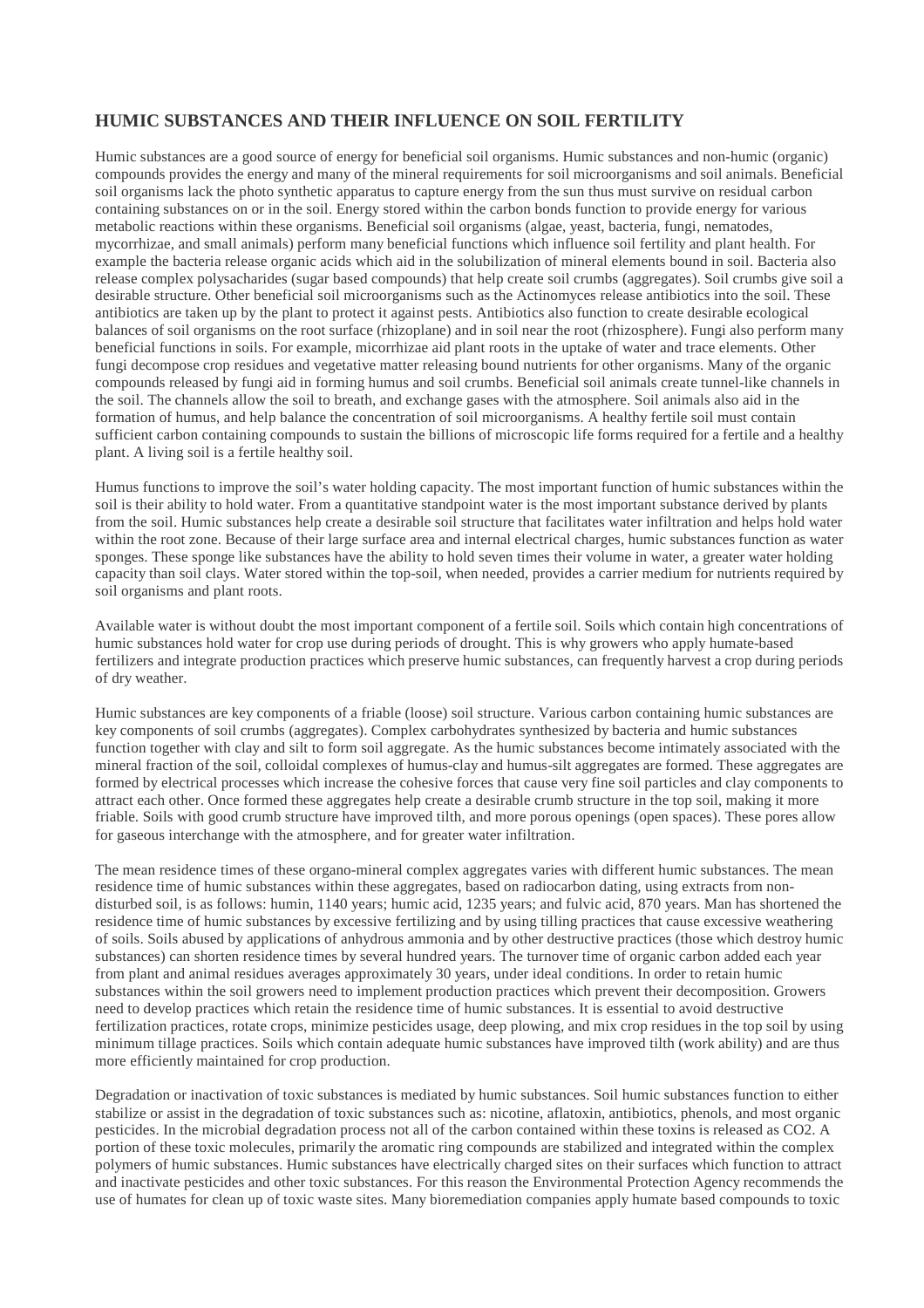waste sites as a part of their clean up program. Growers interested in cleaning up their soils (destroying various toxic pesticides) can accelerate the degradation of poisons (toxins) by applying humic substances. Growers who farm soils low in humus need to include the purchase of humic substances in their fertilizer budget. The cost of humic substances can be more than offset by reduced costs of other fertilizer ingredients.

Humic substances buffer (neutralize) the soil pH and liberate carbon dioxide. Humic substances function to buffer the hydrogen ion (pH) concentration of the soil. Repeated field studies have provided experimental evidence that the addition of humic substances to soils helps to neutralize the pH of those soils. Both acidic and alkaline soils are neutralized. Once the soil is neutralized, then many trace elements formerly bound in the soil and unavailable to plant roots, because of alkaline or acidic conditions, become available to the plant roots. Humic substances also liberate carbon dioxide (CO2) from calcium carbonates present within the soil. The released CO2 may be taken up by the plant or it may form carbonic acids. The carbonic acids act on soil minerals to release plant nutrients.

Soil enzymes are stabilized and inactivated by humic substances. Soil enzymes (complex proteins) are stabilized by humic substances within the soil by covalent bonding. Stabilization renders these enzymes less subject to microbial degradation. Once stabilized and bound to the humic substances enzyme activity is greatly reduced or ceases to function. However many of these bonds are relatively weak. During periods of pH change within the soil, these enzymes can be released. When some components of humic substance react with soil enzymes they are more tightly bound. For example, phenolicenzyme complexes are frequently attached to clays, further stabilizing the enzymes. These enzyme stabilization processes help to restrict the activity of potential plant pathogens. As the potential plant pathogen release enzymes designed to break down the plant's defenses, the pathogens enzymes become bound to humic substances. As a result the pathogens are unable to invade potential host plants.

Soil temperatures and water evaporation rate are stabilized by humic substances. Humic substances function to help stabilize soil temperatures and slow the rate of water evaporation. The insulating properties of humic substances help maintain a more uniform soil temperature, especially during periods of rapid climate changes, such as cold spell or heat waves. Because water is bound within the humic substances and humic substances reduce temperature fluctuations, soil moisture is less likely to be released into the atmosphere.

The electrical features of humic substances influence known chemical reactions. Both groups of complex organic acids, humic acids (HAs) and fulvic acids (FAs) have been proven to be involved in three specific chemical reactions. These reactions are commonly termed: (1) electrostatic (columbic) attraction, (2) complex formation or chelation, and (3) water bridging.

Electrostatic attraction of trace minerals reduces leaching into subsoil. Electrostatic attraction of metal cations to anionic sites on the humic substance keeps these ions from leaching into the subsoil. The metal cation is loosely attached, thus can be released when attracted to another stronger electrical charge. The cation is readily available in the soil environment for transport into the plant roots or exchanged for another metal cation

Electrically charged sites on humic substances function to dissolve and bind trace minerals. When a complex reaction with metal cations occurs on the humic substance surface it is termed chelation. Two negatively charged sites on the humic substance attract metal cations with two negative charges. As a result the cation binds itself to more than one charged anionic site. By forming organo-metal chelates, these organic acids bring about the dissolution of primary and secondary minerals within the soil. These minerals then become available for uptake by plant roots. The greater the affinity of the metal cation for humic acid (HA) or fulvic acid (FA), the easier the dissolution of the cation from various mineral surfaces. Both the acidic effects and the chelation effects appear to be involved in dissolution of minerals and binding processes. Evidence for the dissolution of minerals can be supported by x-ray diffraction and infrared analysis. Chelation of plant nutrients such as iron (Fe), copper (Cu), zinc (Zn), magnesium (Mg), manganese (Mn), and calcium (Ca) reduces their toxicity as cations, prevents their leaching, and increases their uptake rate by plant roots.

The chelation exchange reaction involves a transition element. The release of these trace minerals into the plant is quite different from the classical cation exchange system. The cation with a plus two charge, present in the chelate, cannot be replaced by a singly charged cation such as  $H_+$ ,  $K_+$  or Na+. Cations with one positive charge are unable to replace a metal ion, such as Cu++, with two positive charges. The chelated metal ion can be exchanged by another transitional ion that has two positive charges. The chelates provide the carrier mechanism by which depleted nutrient elements are replenished at the root surface. The chelation process also increases the mass flow of micro nutrient mineral elements of the root. The chelation of heavy toxic metallic elements present within the soil is also influenced by humic substances present. When toxic heavy metals such as mercury (Hg), lead (Pb), and cadmium (Cd) are chelated these organo-metal complexes become less available for plant uptake. Detailed studies of chelation of heavy metals in industrial sludge has illustrated the value of humic substances in preventing uptake of these toxic metals. Keep in mind that free metal cations such as Fe+2, Cu+2, and Zu+2 are incompatible with plant cells. Direct applications of metallic salts, such as iron sulfate, copper sulfate, and zinc sulfate, to correct trace element deficiencies, can cause serious problems when the soils lack sufficient humic substances for buffering. Trace minerals should be applied in an organic chelate, preferably by humic acids (HAs) and fulvic acids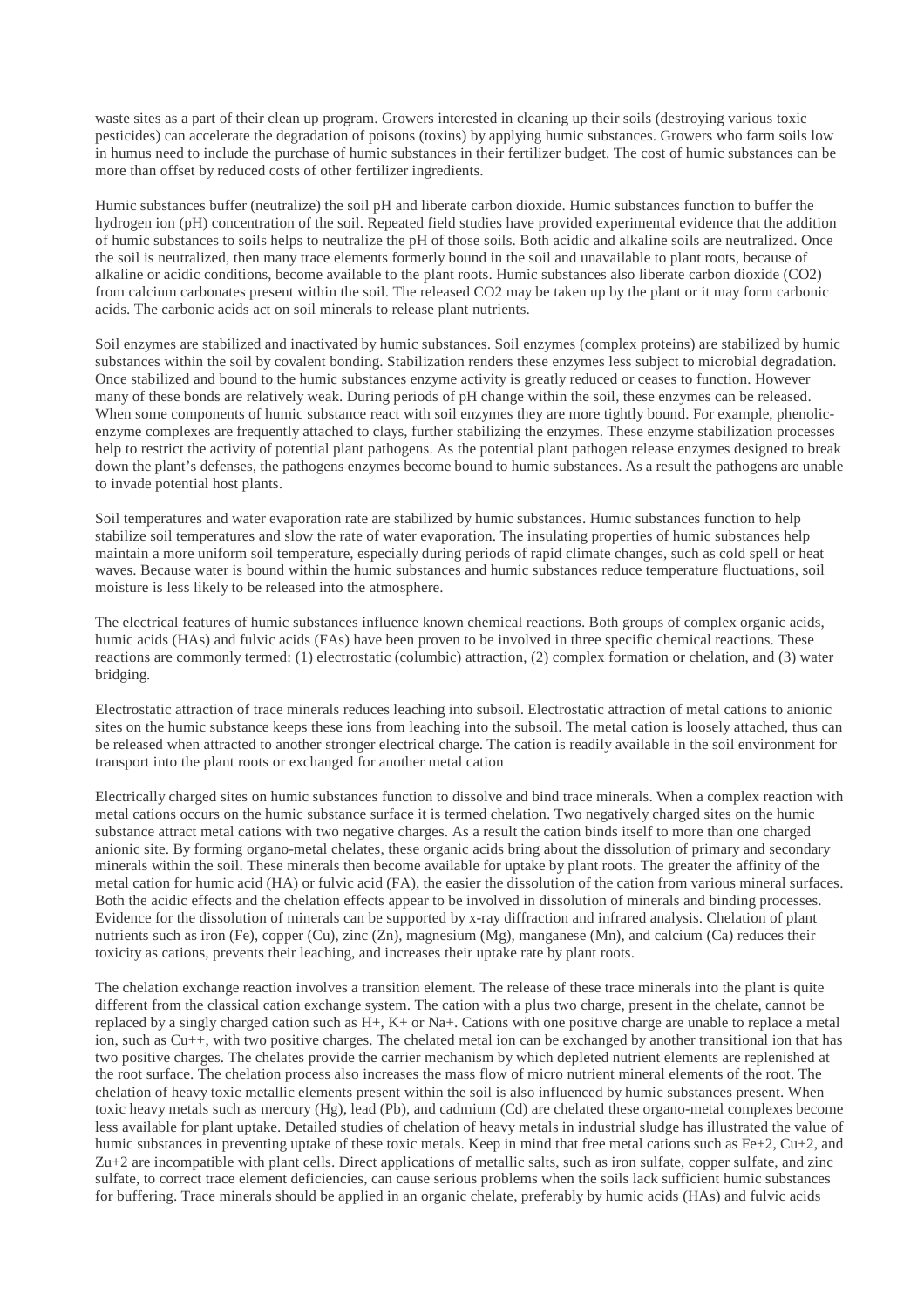(FAs). Many scientific studies have shown that humic substances [humic acids (HAs) fulvic acids (FAs)] present in the root zone reduce the toxicity of metal cations.

Water bridging is an important function of humic and fulvic acids. Water bridging by humic substances involves the attraction of a water molecule followed by the attraction of a mineral element cation (Simply illustrated by (-COO - H2O - Fe+) at an anionic site on the humic (HA) or fulvic acid (FA) polymers. The water holding capacity of humic substances and their ability to bind trace mineral elements function together in water bridging. Water bridging is believed to improve the mobility of nutrient ions through the soil solution to the root. These mechanisms also help reduce leaching of plant nutrients into the subsoil. Recent experiments indicate that water bridging may be more common in humic substances than originally believed.

Humic substances aid in the decomposition of soil minerals by forming metal-organic-clay complexes, a process termed soil genesis. Soil formation (soil genesis) involves a complexing of transition mineral elements, such as copper (Cu), zinc (Zn), iron (Fe), and manganese (Mn) from soil minerals with humic acids (HAs), fulvic acids (FAs) and clays. This complexing process inhibits crystallization of these mineral elements. The complexing process is in part controlled by the acidity of these weak acids and the chelating ability of humic substances. In the absence of humic substances trace minerals elements are converted to insoluble precipitates such as metal carbonates, oxides, sulfides, and hydroxides. Thus the presence of humic acids (HAs) and fulvic acids (FAs) within soil inhibit the development of new soil minerals. For example, crystallization of iron to form iron oxides is inhibited by the presence of humic acids (HAs) and fulvic acids (FAs). Soils deficient in humic substances may contain adequate iron, however the iron present is frequently bound in forms which render it unavailable to plant roots. As the concentration of fulvic acids (FAs) increases within a soil. Transition metal crystallization is first delayed and then inhibited at high fulvic acid (FA) concentrations. Cations of these transition metals (e.g. Cu++, Zn++ and Fe++) are held in large humic polymers by chelation, for future release to soil organisms on plant roots. These physical and chemical processes prevent leaching of plant nutrients into the subsoil.

Stored energy and trace mineral content of humic substances helps sustain soil organisms involved in transmutation. The presence of humic substances within saline soils (those soils which contain high salt concentrations, e.g. sodium chloride) aid in the transmutation of the sodium ions. The transmutation reactions, a biological process that occurs within living organisms, result in the combining of sodium with a second element, such as oxygen, to form a new element. Although the theory of transmutation has met considerable opposition by some traditional physicists and chemists, biologist have recorded convincing data to prove that transmutation occurs in living organisms. Application of humins, humic acids, and fulvic acids to saline soils, in combination with specific soil organisms, results in a reduction in the concentration of sodium salts (e.g. NaCl). The reduction is not correlated with a leaching of the salt, rather with an increase in concentration of further elements. The addition of humic substances to soils containing excessive salts can help reduce the concentration of those salts. By reducing the salt content of a soil its fertility and health can be "brought back" to provide a more desirable environment for plant root growth.

#### **HUMIC SUBSTANCES AND THEIR INFLUENCE ON PLANT GROWTH AND DEVELOPMENT**

Plant growth is influenced indirectly and directly by humic substances. Positive correlations between the humus content of the soil. Plant yields and product quality have been published in many different scientific journals. Indirect effects, previously discussed, are those factors which provide energy for the beneficial organisms within the soil, influence the soil's water holding capacity, influence the soil's structure, release of plant nutrients from soil minerals, increased availability of trace minerals, and in general improved soil fertility. Direct effects include those changes in plant metabolism that occur following the uptake of organic macromolecules, such as humic acids, fulvic acids. Once these compounds enter plant cells several biochemical changes occur in membranes and various cytoplasmic components of plant cells. Some of the biochemical improvements in plant metabolism, as influenced by humic substances, are summarized in Figure 2.

Uptake of major plant nutrients is mediated by humic substances. One stimulative effect of humic substances on plant growth is enhanced uptake of major plant nutrients: nitrogen (N), phosphorus (P), and potassium (K). When adequate humic substances are present within the soil the requirement for N-P-K fertilizer applications is reduced. As the level of humic substances in soils become depleted the misleading demand for higher concentrations of N-P-K results. Many growers have over the past several years reported increasing demands for soluble acid fertilizers in order to maintain crop yields. Such observations indicate something is wrong within the soil. Increased leaching of nitrate fertilizer ingredients into the ground water is also a warning of problems to come. These trends reflect losses in soil humic substances. Growers could reduce their fertilizer requirements and retain the fertilizer ingredients within the plants rooting zone by the application of humate based fertilizers. The application of either dry or liquid humic substances to soils dramatically increases fertilizer efficiency. Other researchers have reported increased uptake of calcium (Ca), and Magnesium (Mg)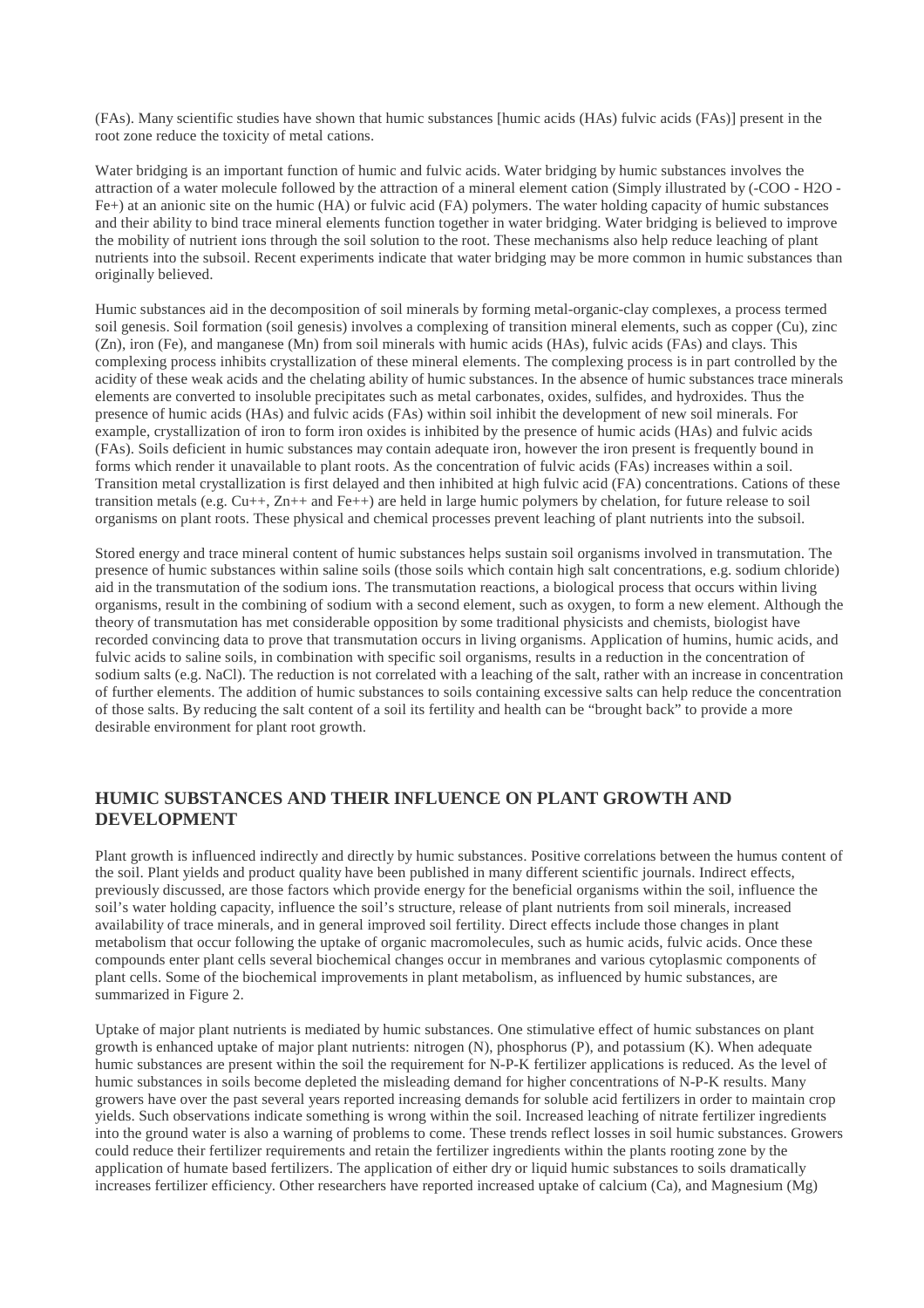when plants are irrigated with liquid suspensions of humic acids (HAs) or fulvic acids (FAs). Another key mechanism, which maximizes fertilizer efficiency and relates to a function of humic substances, is a reduction in the toxicity and leaching of nitrogen compounds into subsoil water. Humic substances hold these major plant nutrients in a molecular form which reduces their solubility in water. These binding processes reduce leaching nitrogen into the subsoil and help prevent volatilization into the atmosphere.

The absorption of humic substances into seeds has a positive influence on seed germination and seedling development. The application of humic (HA) or fulvic acids (FA) to seeds will increase the seed germination; resulting in higher seed germination rates. Application rates of humic acids (HAs) or fulvic acids (FAs), required for improved seed germination, range from 20 to 100 mg/liter of seed. In order for improved germination to occur the humic substances must be present within the cells of seeds. As the humic substances enter the seed cells, respiration rate increases, and cell division processes are accelerated. These same respiratory processes enhance root meristem development and activate other growing points within the seedlings. Humic substances have been demonstrated to enhance mitotic activity during cell division under carefully controlled experiments. Placement of these humic substances on seed (seed treatment) or within the seed furrow will significantly improve seed germination and seedling development. Excessive concentrations of humic acids (HAs) and/or fulvic acids (FAs) can inhibit seed germination and at high concentrations can kill young seedlings. Therefore follow recommended rates when applying humic substances.

Humic substances have a very pronounced influence on the growth of plant roots. When humic acids (HAs) and/or fulvic acids (FAs) are applied to soil, enhancement of root initiation and increased root growth are observed. Thus the common observation that humic acids (HAs) and fulvic acids (FAs) are root simulators. In most experimental studies plant root growth is stimulated to a greater extent compared to stimulation of aboveground plant parts. Carefully designed experiments have been conducted under controlled conditions to measure plant responses. For example, replicate treatments of plants grown within the greenhouse, with and without humic acids and fulvic acids has illustrated how humic substances influence root growth. In treated root weights averaged from 20 to 50% heavier compared to the weights of non-treated roots. The type of humic substances applied had a significant influence on the percent of increase. Not all humic substances contain a desirable molecular mixture of humins, humic acids (HAs) and fulvic acids (FAs) capable of rapid stimulation root growth. Some humic substances, because of their large molecular sizes, failed to stimulate plant root development. Root stimulation occurs when the smaller molecular components within fulvic acids (FA) occur at a concentration which ranges from 10 to 100 mg/liter of solution. Growth is further stimulated when fulvic acids (FAs) are used in combination with HUMIC acids (HAs) and other required plant nutrients. Humic substances improve plant nutrition, however they are not complete nutrients by themselves. Excessively high concentrations of humic substances can result in a reduction in root weight. For optimum plant growth humic acids (HAs) and fulvic acids (FAs) should be applied at relatively low concentrations. Application of HUMIC substances within a fairly wide range of concentrations are highly beneficial to plant root development.

Humic acids (HAs) and fulvic acids (FAs) are excellent foliar fertilizer carriers and activators. Application of humic acids (HAs) or fulvic acids (FAs) in combination with trace elements and other plant nutrients, as foliar sprays, can improve the growth of plant foliage, roots, and fruits. By increasing plant growth processes within the leaves an increase in carbohydrates content of leaves and stems occurs. These carbohydrates are then transported down the stems into the roots where they are in part released from the root to provide nutrients for various soil microorganisms on the rhizoplane and in the rhizosphere. The microorganisms then release acids and other organic compounds which increase the availability of plant nutrients. Other microorganisms release "hormone-like" compounds which are taken up by plant roots. The required concentration of humic acids (HAs) and/or fulvic acids (FAs) within the foliar spray should be relatively low, generally less than 50 mg of concentrated dry humic substance per liter of water. Foliar fertilizers containing humic acids (HAs) and fulvic acids (FAs) on combination with nitrogen, potassium, phosphorus and various trace minerals have been demonstrated to be from 100 to 500% more efficient compared to applications of similar fertilizers to the soil. Foliar fertilizers are also more economical because smaller quantities of fertilizer are required to obtain significant plant response. Plant nutrients within foliar fertilizers are rapidly absorbed by the plant leaves. Within 8 hours after applications of humic substances are applied, changes in many different metabolic processes are detected. Enhanced carbohydrates production can be detected within 24 to 48 hours after foliar feeding by use of a refractometer. Enhanced carbohydrate production can either result in improved product quality or increased yields.

Young plant roots, and growing plants are more responsive to applications of humic substances. Actively growing plant tissues are the mist responsive to applications of humic substances. Younger tissues have active transport mechanisms that move the required nutrients to sites of metabolic activity. For example, foliar applications of humic substances to young actively growing leaves results in a greater increase in plant growth when compared to foliar applications to older plant leaves. Actively growing plant parts involved in cell divisions and other growth processes, readily integrate various trace minerals and growth regulating compounds into on-going metabolic processes. In contrast older plant parts in which metabolic processes have slowed are unable to efficiently utilize added humic substances and associated nutrients. The concentrations of dry humic acids (HAs) within the spray solution should range from 5 to 100 mg per liter of water for optimum response. Differences in the active ingredients of a specific substances may require changing these concentrations. At higher concentrations, above 100 mg of dry humic acids (HA) per liter, plant, shoot, and even root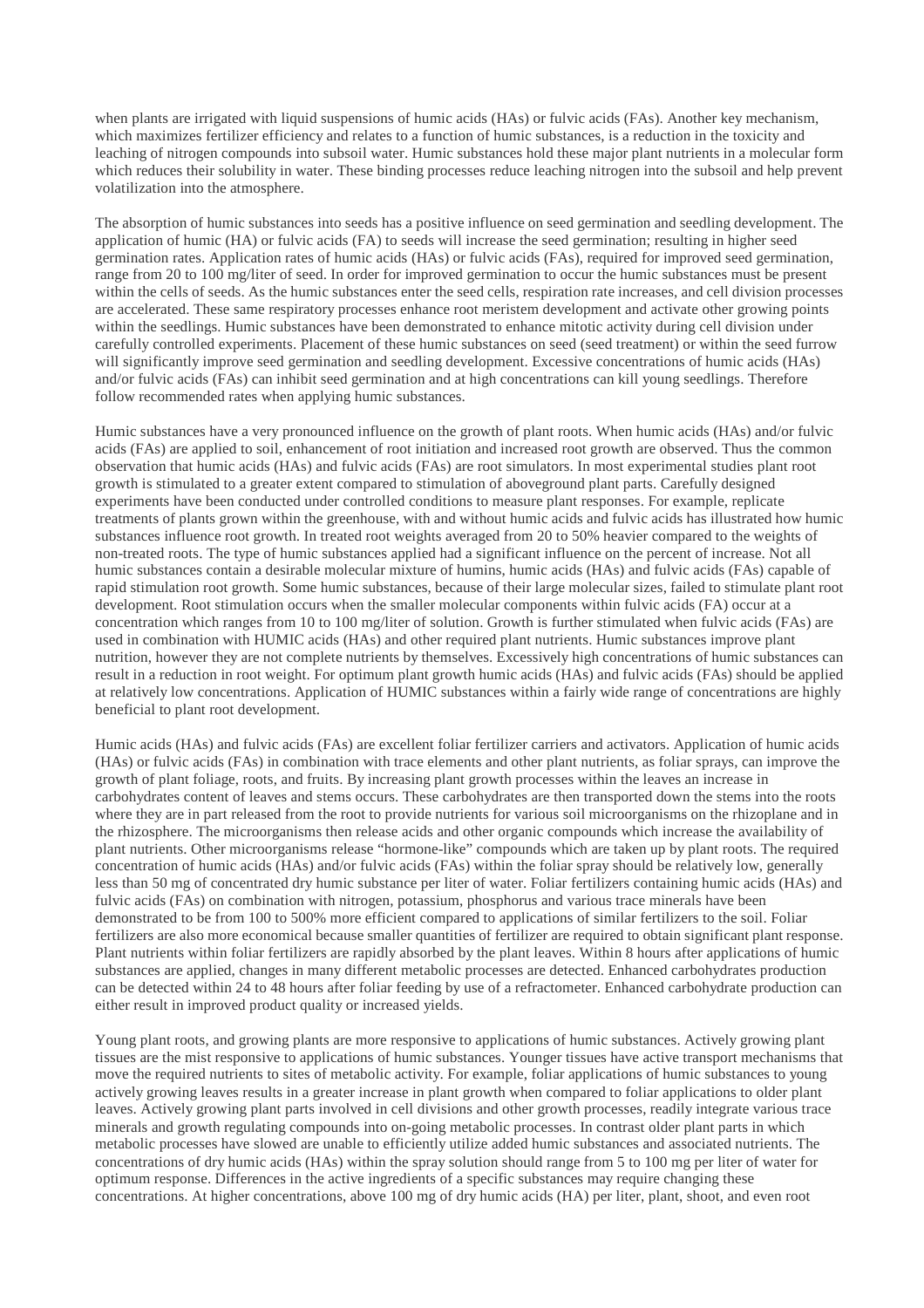growth may be inhibited, depending on the substances under test. Plants respond more slowly to soil applications of humic substances because a large percentage of the humic substances is retained within the roots during plant growth. In most plants less than 30% of the humic substances present within the roots are translocated up the stems into the plant leaves. Foliar applications of relatively small molecular units of humic substances containing trace minerals (on actively growing plants) can be timed to meet the needs of specific plant growth requirements. Applications can be timed to activate vegetative growth, flowering, fruit set, or filling and ripening of fruits.

Side dress applications of commercial liquid humic acids (HAs) and fulvic acids (FAs) to soils during crop production results in direct root uptake. As noted above when humic substances are taken up by plant roots these compounds become concentrated within the roots. Uptake of smaller molecular components of humic substances is both passive and metabolically active. The uptake of high molecular weight humic acids (HAs) by roots is primarily passive; while the uptake of smaller fulvic acids (FAs) polymers is primarily metabolic. After humic acids (HAs) and fulvic acids (FAs) reach a concentration in the root, then a fraction (from 5-30 %) of the total concentration is transported into the shoots and leaves. Radioactive carbon studies indicate that the greatest concentration of humic substances accumulates in plant cell walls and cellular organelles such as the mitochondria and ribosomes. Other similar experiments using radioactive carbon labeled humic acids (HAs) and fulvic acids (FAs) indicates that low molecular weight fulvic acids (FAs) are much more active compared to high molecular weight humic acids (HAs). However some metabolic reactions may require low concentrations of humic acids (HAs) in combination with fulvic acids (FAS). Root growth is primarily stimulated by the molecular components of humic acids (HAs) and fulvic acids (FAS).

Humic acids (HAs) and Fulvic acids (FAS) have direct effects on plant cell membranes. HUMIC acids (HAs) increase the permeability, ease by which mineral elements move back and forth through the cell membranes, resulting in an increased transport of various mineral nutrients to sites of metabolic need. Humic substances influence both hydrophilic (having water affinity) and hydrophobic (lacking water affinity) sites on the membranes surfaces. In addition, many scientists believe that the phospholipid components of the membranes are electrically altered by humic substances. As a result of these electrical changes, the membrane surface becomes more active in the transport of trace minerals from outside the plant cell into the cell cytoplasm.

Energy metabolism is accelerated and the chlorophyll content of plant leaves is enhanced by the presence of humic substances. When Humic Acids (HAs) and fulvic acids (FAS) are applied to plant leaves the chlorophyll content of those leaves increases. As the chlorophyll concentration increases there is a correlated increase in the uptake of oxygen. Chlorophyll development within plant leaves is more pronounced when fulvic acids (FAS) are present in the foliar fertilizer. Organic acids [humic acids (HAs) and fulvic acids (FAS) also increase the concentration of messenger ribonucleic acids (m-RNA) in plant cells. Messenger RNA is essential for many biochemical processes within cells. Activation of several biochemical processes results in an increase in enzyme synthesis and an increase in the protein contents of the leaves. During these metabolic changes an increase in the concentration of several important enzymes is detected. Some of the enzymes which are reported to increase are: catalases, peroxidases, diphenoloxidase, polyphenoloxidases, and invertase. These enzymes activate the formation of both carrier and structural proteins.

Some molecular components of humic substances act to regulate plant growth hormones. Both humic acids (HAs) and fulvic acids (FAs) inhibit the enzyme, indole acetic acid oxidase (IAA-oxidase), there by hindering IAA destruction. The plant growth regulator, indole acetic acid (IAA) performs many important functions within growing plant parts. When IAA is protected from IAA degrading enzymes the IAA continues to stimulate growth processes. Unfractionated humic acids (HAs) are the most effective in regulating plant growth hormones. Humic substances also influence other enzymes involved in growth regulation. When the activity of growth regulators is maintained within plant tissues, plant metabolism remains functional and normal growth processes continue to occur.

Humic substances increase production of high energy adenosine triphosphate (ATP) within plant cells. As various metabolic systems are activated by humic substances an increase in the production of high energy phosphate bonds (ATP) occurs. The high energy phosphate bonds of ATP function as a major driving energy for many different metabolic reactions.

Humic substances provide many free radicals to plant cells. Free radicals are "active sites" on the polymers which function as electron donors. Free radicals assist in exerting positive effects on seed germination, root initiation and plant growth in general. Free radicals contain one or more unpaired electrons, are highly reactive, short lived, and capable of participating in many different reactions. The free radical content of humic substances is related to the humification state of the humic substance. The greater the humification (low H:C ratios) the darker the color of the humus. Thus humic acids (HAs) contain a higher free radical content compared to fulvic acids (FAS), which have a high H:C ratio. The relatively low free radical content of fulvic acids (FAS), associated with high H:C ratios, is indicative of a low degree of chemical condensation for these substances. Humic acids (HAs) contain two types of free radicals. The first class is a permanent, stable type which persists for longer periods. The second class is a transitional paramagnetic type which is transitory. Each free radical type has a specific function (e.g. catalyst, photo sensitizer, and activators) in various metabolic processes within living cells.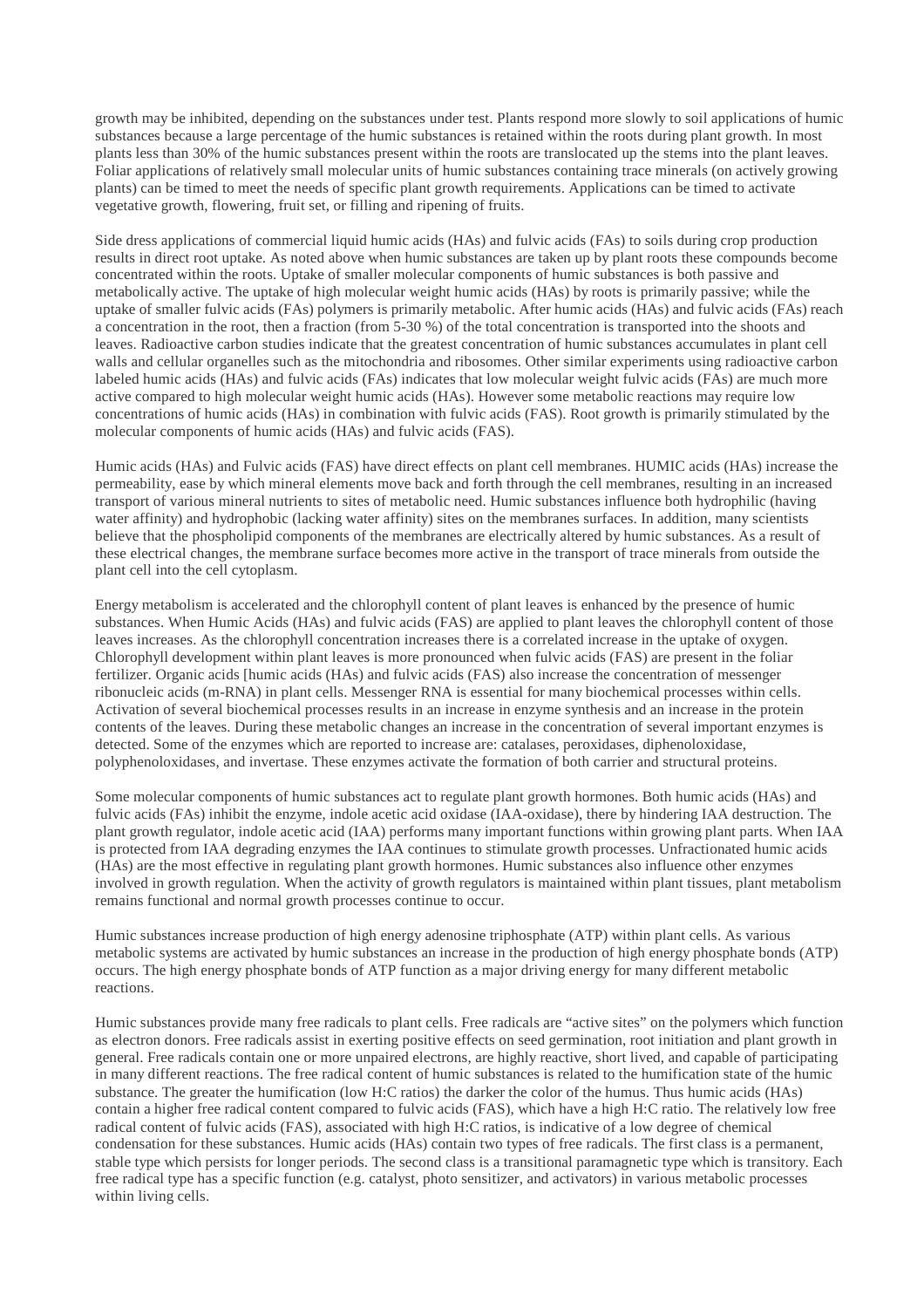#### **SOURCES OF HUMIC SUBSTANCES AND THEIR VALUE AS FERTILIZER INGREDIENTS**

Humic substances commonly occur within soils, waters, peat, and in carbon containing minerals such as brown coals, low grade lignites, and leonardites. Most all soils and waters on the earth surface contain some humic substances in the form of humin, humic acids (HAs), or fulvic acids (FAS). However the concentration of humic substances in agricultural soils has reached seriously low levels. In general soils contain a higher concentration of humin and humic acids (HAs). In contrast, since fulvic acid (FA) is water soluble it occurs at relatively high concentrations in both soils and water. Soil humic substances consist of a higher percentage of ring compounds (aromatic) compared to humic substances from water. Fertilizer grade humic substances can be obtained from carbon containing mineral deposits throughout many parts of the world. Within the United States there are several mines and seams of carbon containing mineral deposits suitable for obtaining good agricultural grade humic substances.

Humic substances can form naturally within soils properly managed. Certain production practices can help build the humus content of soils. Practices such as crop rotation, using balanced fertilization programs, planting legumes, plowing under green manures, returning organic matter to the land, applications of compost, and using minimum tillage practices can all help build humus. Any production practices which damage the activities of living components of the soil should be avoided. Protect the beneficial organisms responsible for forming humus, and they will perform their jobs. Humus building practices are slow, time consuming, and may be costly, however they pay large dividends over time. In order to rapidly return many damaged soils to their former productive capacity growers should consider additional alternatives. An analysis of this situation indicates that the most rapid and practical solution to improving soil fertility is the addition of humates (mined humic substances) directly to the soil or as foliar fertilizers. On most soils the applications of humate based fertilizers is more important than applying traditional N-P-K fertilizers. Humic substances will maximize the efficient use of residual plant nutrients, reduce fertilizer costs, and help release those plant nutrients presently bound in minerals and salts.

Naturally occurring humic substances from low grade lignites and leonardites (natures soil conditioners), are superior fertilizer ingredients. The best source of humic substances for fertilizer use is from leonardites. Leonardite is defined as a highly oxidized low grade lignite that contains a relatively high concentration of the smaller molecular units (fulvic acids). The smaller humic acids (HA) and fulvic acid (FA) molecules have higher fertilizer value and are readily taken into the plant along with trace minerals. The quality and value of any one mined humate or humic acid product depends on many different factors. A good humic material can be destroyed by improper mining or processing. Thus not all commercially marketed humic substances are equal in quality. It is very difficult for individuals purchasing a humate based fertilizer to tell the difference between a high quality humic substance and a low quality humic material, without laboratory tests. The real test of any humic product is in the field. Growers interested in improving soil fertility and plant health need to set up field tests, with an open mind. Many growers have tried several different commercial humic substance before discovering one that improves crop yields and product quality on their soils. In setting up test plots it is best to establish side-by-side comparisons in the field with a uniform soil type. The whole field should be fertilized as usual and the second half treated with a dry humic substance before planting. In addition liquified humic substance should be applied to the soil and to the foliage as spray during the growing season. In selecting a specific commercial humate product the major concern relates to product quality. Determine if the humate is a blend of humic acids and fulvic acids or is it primarily humic acids. Avoid purchasing pure humic acids. Secondly, does the marketed product have consistency between different batches. An erratically performing product is of minimal value. Another important question is, how rapidly does the product perform in terms of its ability to improve plant growth? One of the best approaches is to ask around and find out which company has quality control procedures in their mining and industrial processing operations. Established companies with experience of working with humates and have a good track record generally market superior humate-based fertilizers.

Quality of humic substances extracted from composts are influenced by the composting ingredients and techniques. Compost starting materials that contain large molecular compounds such as lignins, paraffinic macromolecules, suberins, melanins, cellulose (wood products) and various polyphenols have superior values. In addition to these more complex compost ingredients a blend of compounds containing smaller molecules, such as animal wastes or sludge should also be added to the compost. The length of the composting period, how the compost is turned and watered also influences the quality of compost. A superior compost can be prepared by adding dry Leonardite in with the plant and animal wastes. The added Leonardite creates a more complete balanced of trace mineral elements required by the composting microorganisms. With time the microorganisms and small animals present can synthesize complex humic substances. A large percentage of the currently available plant and animal residues have originated from heavily mined agricultural soils. Many of the byproducts of the food industry lack important minerals and vitamins. This fact should be evident from observed vitamin and mineral deficiencies, observed in man and animals. The vitamin and mineral supplement industry is based on the fact that marketed foods and feeds lack certain nutrient requirements. By applying a complete humate based fertilizer or a more complete compost, soil fertility and plant health can be restored.

New standards are needed to monitor the quality of humate based fertilizers currently marketed. The consumer needs